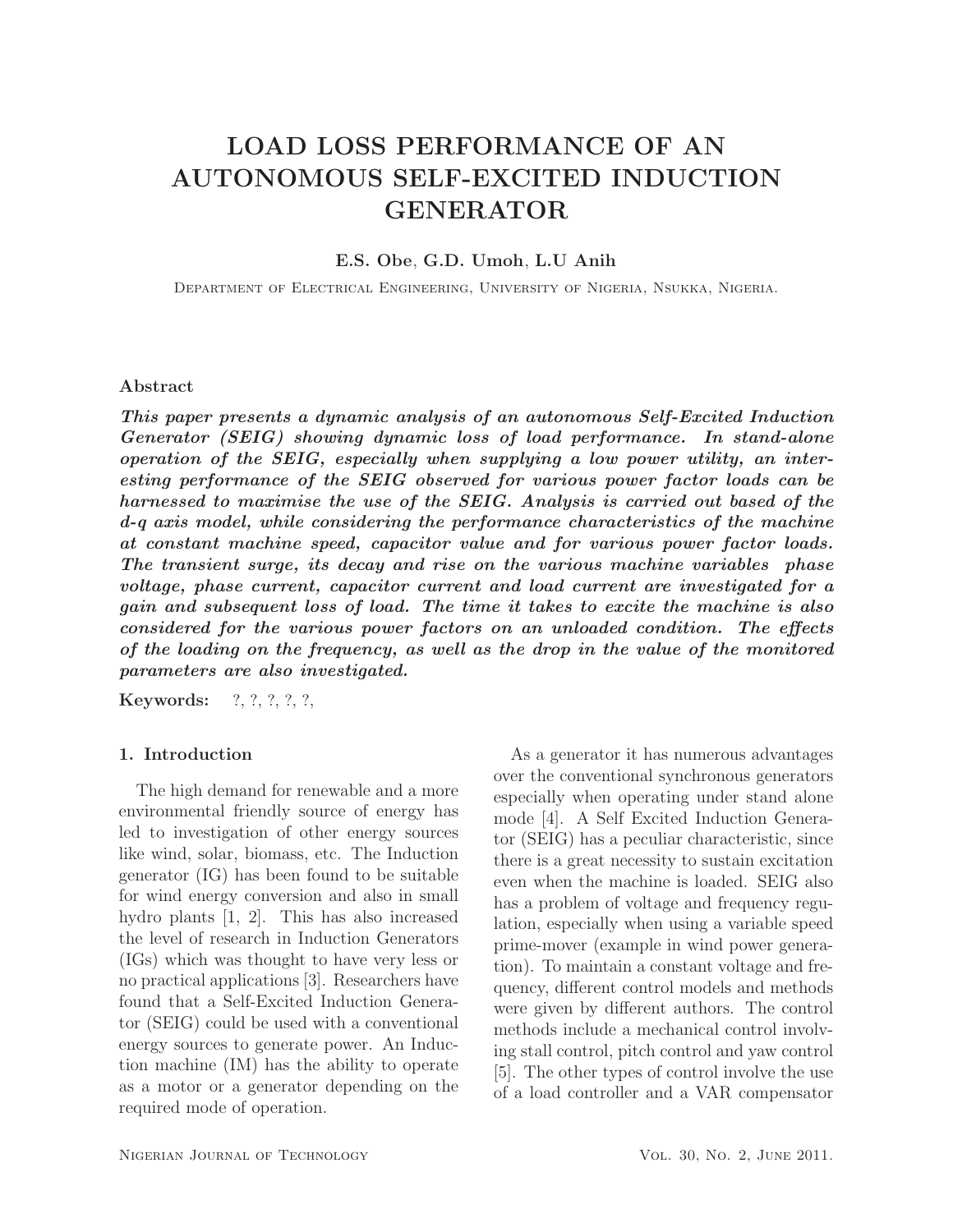[5, 6, 7, 8, 9, 10].

The SEIG has an advantage of being rugged, very reliable, easily available etc. It has numerous advantages over the synchronous generator when used with a variable prime mover, and also find its applications in the area of electric breaking [7, 11], but delivering power to ordinary growing load for a long time might need the parallel combination of generators.

The paper by Wang and Su [12] presented the dynamic performance of SEIG under various loading conditions, while considering the behaviour of the terminal voltage for a unity, leading and lagging power factor conditions, and also the machine behaviour when the excitation capacitor is disconnected.

Despite the advantages and usability of SEIG, it still has the problem of voltage and frequency stabilization, thus always requiring a good voltage and frequency stabilization scheme. SEIG, therefore, is speed, excitation source and load dependent. For a constant speed, non- variable capacitance operation, it is observed that the frequency varies owing to the introduction or removal of load. Since SEIG derives its excitation from a reactive source, the introduction of a reactive load changes the operating state of the generator.

This paper investigate the dynamic loss of load performance of an autonomous SEIG for various power factor values, considering the surge experienced by the machine characteristics of phase current, load current, capacitor current, phase voltage and the change in frequency during a load introduction and subsequent removal of the introduce load on the machine.

A relationship between the power factor value and the time taken for the surge experienced during loading and unloading to rise or settle is also investigated, while considering the effect of the load on frequency for the various power factors.

# 2. Modelling of SEIG

For the modelling of SEIG, the iron and the rotational losses are neglected, while the magnetizing inductance is used instead of the magnetizing reactance since it varies with the frequency.

Using an induction motor with the specification 3.6KW, 415V, 7.8A, 4 poles, 50HZ, stator resistance  $(R_s)$  of 1.66 $\Omega$ , stator Inductance  $(L_s)$  of 11.4mH, rotor resistance  $(R_r)$  of 2.74 $\Omega$  and rotor inductance  $(L_r)$  of 11.4mH, the relationship between the magnetizing inductance and the phase voltage obtained by finite element method is given in (1).

$$
L_m = -1.56 \times 10^{11} V_{ph}^4 + 2.44 \times 10^{-8} V_{ph}^3
$$
  
-1.19 × 10<sup>-5</sup>V<sub>ph</sub><sup>2</sup> + 1.42 × 10<sup>-3</sup>V<sub>ph</sub> + 0.245  
(1)

This relationship between  $L_m$  and  $V_{ph}$  as given by [11] takes into account the effect of the magnetizing inductance on self-excitation. To accommodate both the transient and the steady state analysis, the system is modelled dynamically using the  $d - q$  axis model in the stationary reference frame, thus giving a complete solution. The  $d - q$  model of a loaded SEIG for a shorted rotor is given in Figure 1.

A load represented by  $Z_L$  is connected across the excitation capacitor to represent the loaded condition of the SEIG.

For an unloaded condition,  $Z_L$  is disconnected to give an open circuit and can be described with equation 2. Where,  $D = L_m L_r$  –  $L_m^2$ ,  $\omega_r$  is the electric rotor angular speed in rads/s,  $V_{qs}$  and  $V_{ds}$  are the q and d-axis stator voltages respectively,  $V_{qr}$  and  $V_{dr}$  are the q and d-axis rotor voltages respectively,  $i_{qs}$  and  $i_{ds}$  are q and d-axis stator current respectively while  $i_{qr}$  and  $i_{dr}$  are the q and d-axis rotor currents respectively.

The analysis of the loaded and unloaded condition is similar, because the load  $Z_L$  is the only component modifying the unloaded circuit. This component also introduce the load current  $(i_{dL}$  and  $i_{qL}$ ) and the capacitor current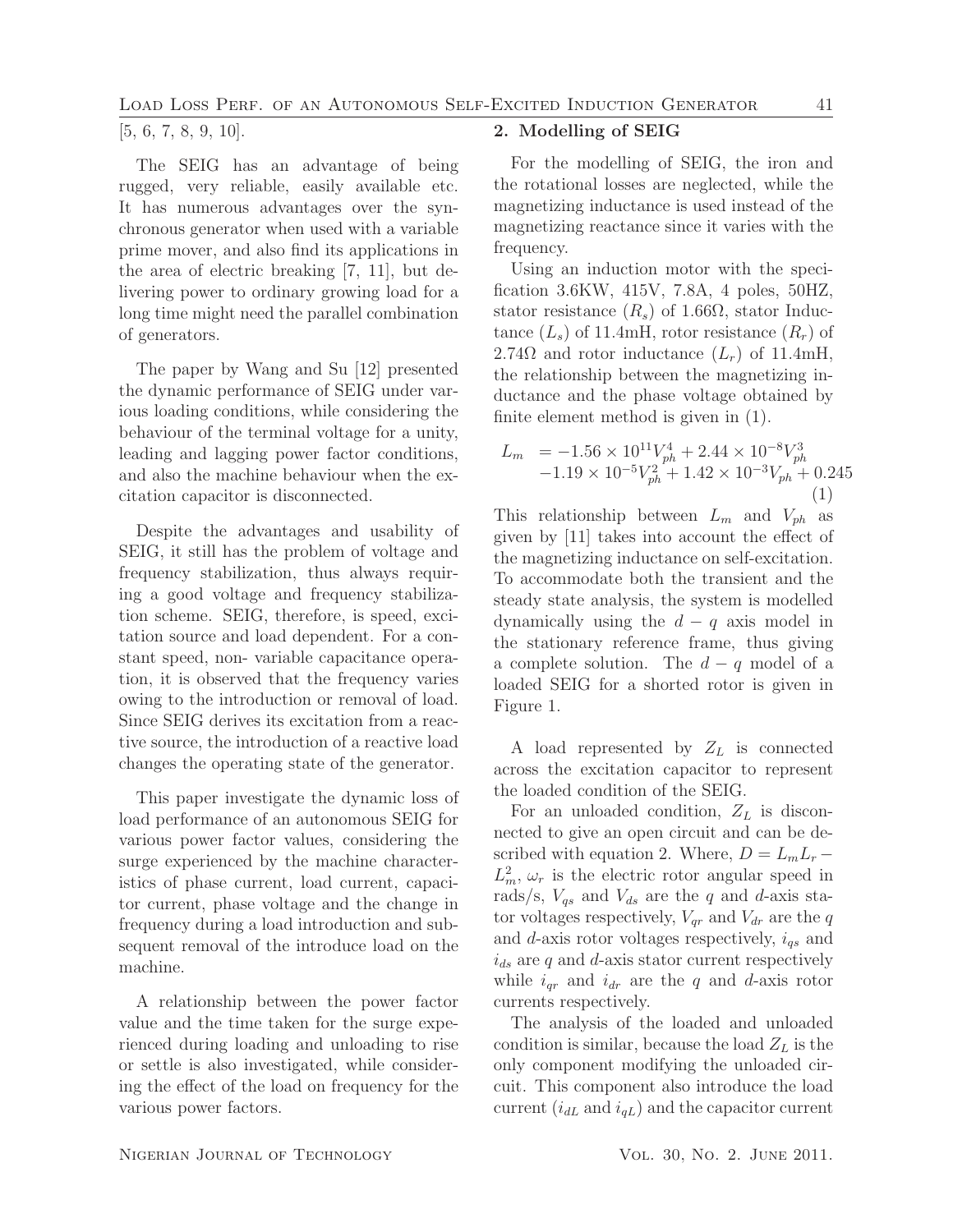$$
\begin{bmatrix}\np i_{qs} \\
pi i_{ds} \\
pi i_{qr} \\
pi i_{qr} \\
p V_{qs} \\
p V_{ds}\n\end{bmatrix} = \frac{1}{D} \begin{bmatrix}\n- L_r R_s & \omega_r L_m^2 & L_m R_r & -\omega_r L_r L_m & -L_r & 0 \\
\omega_r L_m^2 & - L_r R_s & \omega_r L_r L_m & L_m R_r & 0 & -L_r \\
R_s L_m & \omega_r L_m L_s & -L_s R_r & \omega_r L_r L_s & L_m & 0 \\
-\omega_r L_m L_s & R_s L_m & -\omega_r L_r L_s & -L_s R_r & 0 & L_m \\
\frac{D}{C} & 0 & 0 & 0 & 0 & 0 \\
0 & \frac{D}{C} & 0 & 0 & 0 & 0\n\end{bmatrix} \begin{bmatrix}\ni_{qs} \\
i_{qs} \\
i_{qr} \\
i_{qr} \\
i_{dr} \\
V_{ds}\n\end{bmatrix}
$$
\n(2)



Figure 1:  $d - q$  model of a loaded SEIG in a stationary reference frame (a) d-axis circuit (b) qaxis circuit.

 $(i_{dC}$  and  $i_{qC})$  in the circuit. For an unloaded machine, the capacitor current equals the stator winding current. The terminal voltages which also correspond to the voltages across the shunt capacitors are:

$$
pV_{qs} = \frac{i_{qs} - i_{qL}}{C} - \omega_r V_{ds}
$$
 (3)

$$
pV_{ds} = \frac{i_{ds} - i_{dL}}{C} - \omega_r V_{qs} \tag{4}
$$

The load equations, also transformed to  $d - q$ frame are given by:

$$
pi_{qL} = \frac{V_{qs} - R_L i_{qL} - \omega_r L_L i_{dL}}{L_L} \tag{5}
$$

$$
pi_{dL} = \frac{V_{ds} - R_L i_{dL} - \omega_r L_L i_{qL}}{L_L} \tag{6}
$$

Thus, the dynamic equation for the SEIG for a shorted rotor can thus be given in equation (7).

$$
\left[ \begin{array}{c} V_{qs} \\ V_{ds} \\ 0 \\ 0 \end{array} \right] = \left[ \begin{array}{cccc} R_s p L_s & 0 & p L_m & 0 \\ 0 & R_s p L_s & 0 & p L_m \\ p L_m & -\omega_r L_m & R_r p L_r & -\omega_r L_r \\ \omega_r L_m & p L_m & \omega_r L_r & R_r + p L_r \end{array} \right] \left[ \begin{array}{c} -i_{qs} \\ -i_{ds} \\ i_{qr} \\ i_{dr} \\ i_{dr} \end{array} \right]
$$

Equations (3) to (7) give the machine equations, the voltage equations and the load equations for the SEIG supplying an  $R - L$  load.

#### 3. Excitation of SEIG

For an Isolated IG to generate voltage, and to supply power irrespective of the stator speed, an excitation has to be provided. For SEIG to be self-excited, there must exist sufficient residual magnetism in the rotor and the three phase AC capacitor bank should be of sufficient value.

If a charged capacitor is connected to the stator terminal of an induction generator, these can supply the needed reactive power. This excitation current from the charged capacitor will flow to produce a magnetic flux or assist the residual magnetic flux. This magnetic flux will then induce voltage which will be able to build up charge in the capacitors. The process is continued, thus producing a higher generated voltage until saturation is reached. However, if there is residual magnetic flux in the rotor magnetic field, this flux induces voltage to charge the capacitor. The build up process is then repeated for the magnetic flux and the capacitor voltage until saturation is reached [11].

At saturation, the flux becomes constant, thus bringing about a steady state condition for the voltage. The rise of current and voltage are influenced by the magnetic saturation in the induction machine. However, there is a

NIGERIAN JOURNAL OF TECHNOLOGY VOL. 30, NO. 2. JUNE 2011.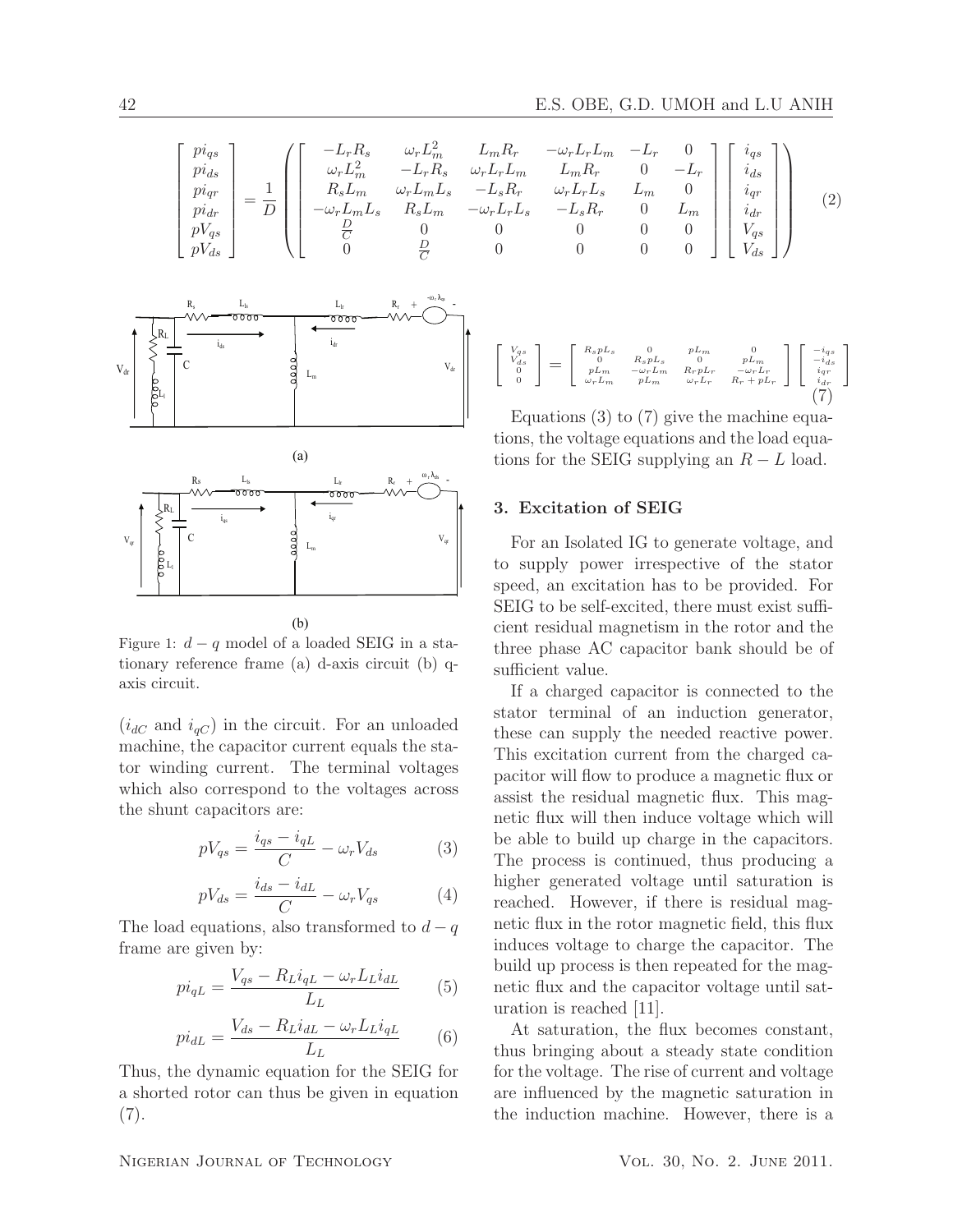

Table 1: Relationship between power factor and voltage build up.

| Power Factor        |     |      | $0.80 \pm 0.86 \pm 0.88 \pm 0.90 \pm 0.96 \pm 0.99$ |      |      |
|---------------------|-----|------|-----------------------------------------------------|------|------|
| Build up time   4.3 | 4.4 | 4.53 | 4.6                                                 | 4.63 | 4.65 |
| (sec)               |     |      |                                                     |      |      |

minimum speed for a corresponding capacitor value for self-excitation to occur [11].

Various ways of exciting induction generators is possible since the process of excitation is to provide sufficient reactive power for the generator.

#### 4. Simulation of the Dynamic Process

MATLAB/SIMULINK package is used to simulate the machine characteristics of phase voltage, phase current, load current, capacitor current during self-excitation and voltage build up process before loading. The machine is driven at a given speed and appropriate capacitor value connected to the stator terminals of the machine.

The self-excitation process is observed for 0.8, 0.86, 0.88, 0.90, 0.96 and 0.99 power factor loads on a start up load of 200 ohms. Equation (2) which encompasses the machine and the capacitor equation is used for the simulation. The result of the simulation for the phase voltage are shown in Figures 2 and 3 and Table 1.

It is observed that the build up time for the generator increases with increasing power factor load.

#### 5. Dynamic Loss of Load Performance

The dynamic equation for the loaded circuit as given in  $(3)$  to  $(7)$  and  $(1)$  for the magnetizing inductance characteristics is used for the simulation with the test parameters. The machine is started with 200 ohm load and then loaded with 100 ohms load after ten seconds, the 100 ohms load is subsequently removed after 15 seconds of operation. The machine characteristics of phase voltage, phase current, capacitor current and load current are investigated. The loss of load performance is also explicitly presented, monitoring the surge magnitude and the time it takes for it to completely die down. This conditions is investigated for 0.80, 0.86, 0.88, 0.90, 0.96, 0.99 power factor loads. This machine is operated at a constant speed, constant capacitor value and a non-variable load.

The value of the phase voltage is observed to increase with an increasing power factor value. During loading, the difference in the drop on the voltage value decreases as the power factor increases. The difference in the value of both the surge at loading and the surge developed when the machine is unloaded increases as the power factor increases. The time taken for the surge experienced during loading varies about 1.6 seconds but there is a significant drop to a value of 1.2 seconds for the 0.99 power factor load. These characteristics are shown in Figure 4 and Table 2.

The value of the phase current increases as the power factor increases, while the difference in the value of the current drop experienced at loading and subsequent unloading decreases with increasing power factor. The time for the surge at loading to die down does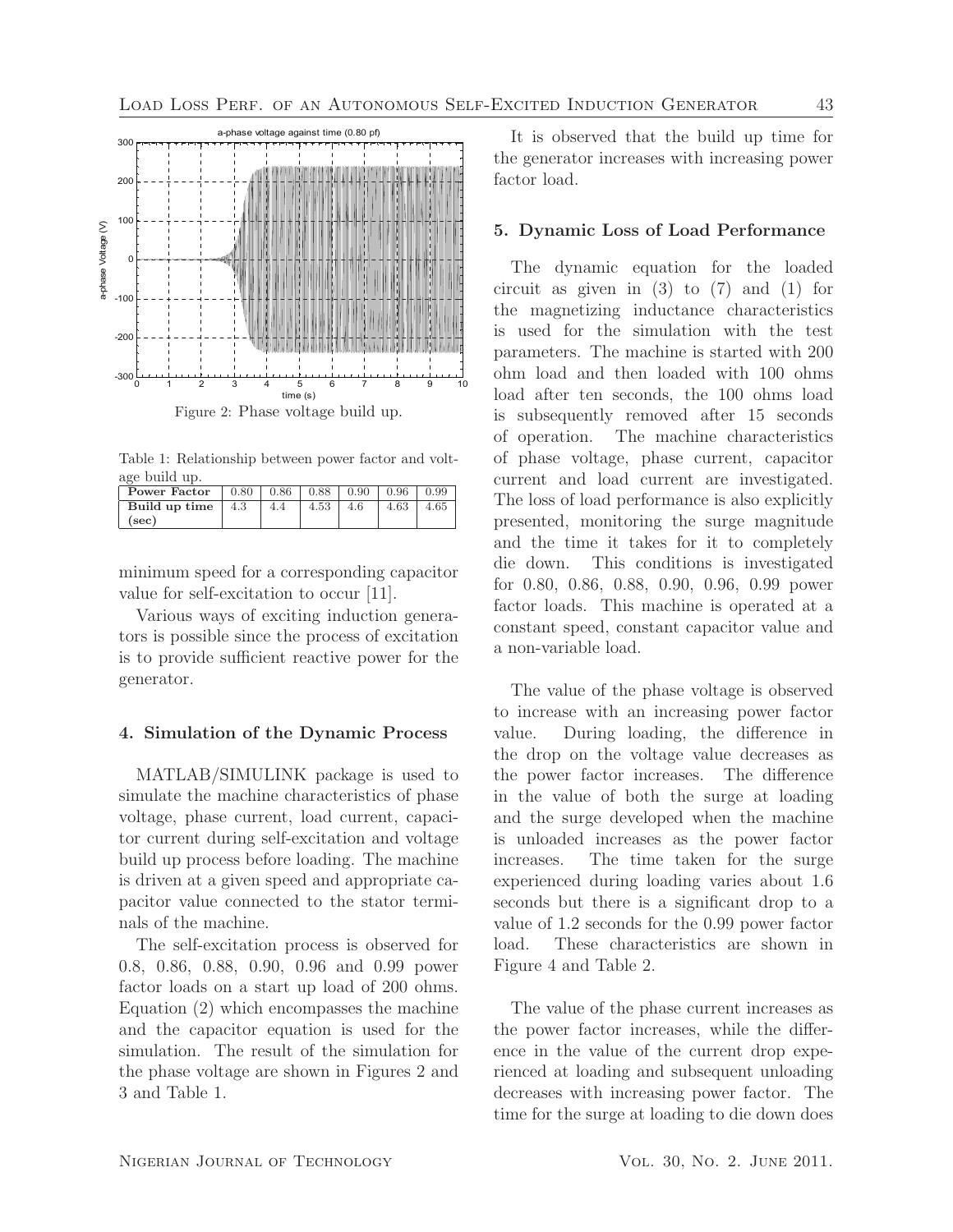

Figure 3: Phase voltage build up for various power factor loads.



Figure 4: Phase Voltage showing loss of load performance.

|  |  |  |  | Table 2: Loss of load performance for Phase voltage. |  |  |  |
|--|--|--|--|------------------------------------------------------|--|--|--|
|--|--|--|--|------------------------------------------------------|--|--|--|

|         | Power factor                     |            | 0.80   | 0.86   | 0.88   | 0.90  | 0.96  | 0.99  |
|---------|----------------------------------|------------|--------|--------|--------|-------|-------|-------|
| Time    | $T_1$ (Surge fall time) (sec)    |            | 1.6    | 1.55   | 1.57   | 1.5   | 1.3   | 1.25  |
|         | $T_2$ (Surge rise time)<br>(sec) |            | 1.4    | 1.2    | 1.3    | 1.3   | 1.4   | 1.1   |
|         | $V_1$ (V) Surge Magnitude        | Max value  | 238.8  | 240.1  | 240.5  | 240.7 | 243.8 | 247.5 |
| Phase   |                                  | Min value  | 235.2  | 234.7  | 234.8  | 234.2 | 235.8 | 237.5 |
| voltage |                                  | Difference | 3.6    | 5.4    | 5.7    | 6.5   | 8     | 10    |
| (V)     | $V_2$ (V) Surge Magnitude        | Max value  | 219.6  | 220    | 221.8  | 223.6 | 231.8 | 242.5 |
|         |                                  | Min value  | 216.5  | 215    | 215.5  | 216.8 | 223.5 | 232.8 |
|         |                                  | Difference | 3.1    | 5.0    | 6.3    | 6.8   | 8.3   | 9.7   |
|         | Value $b/4$ loading $(V)$        |            | 239.85 | 240.07 | 240.38 | 240.8 | 243.8 | 247.5 |
|         | Value at loading $(V)$           |            | 214.4  | 214.94 | 215.7  | 216.8 | 223.5 | 232.1 |
|         | Drop in value                    |            | 25.45  | 25.13  | 24.68  | 24    | 20.3  | 15.4  |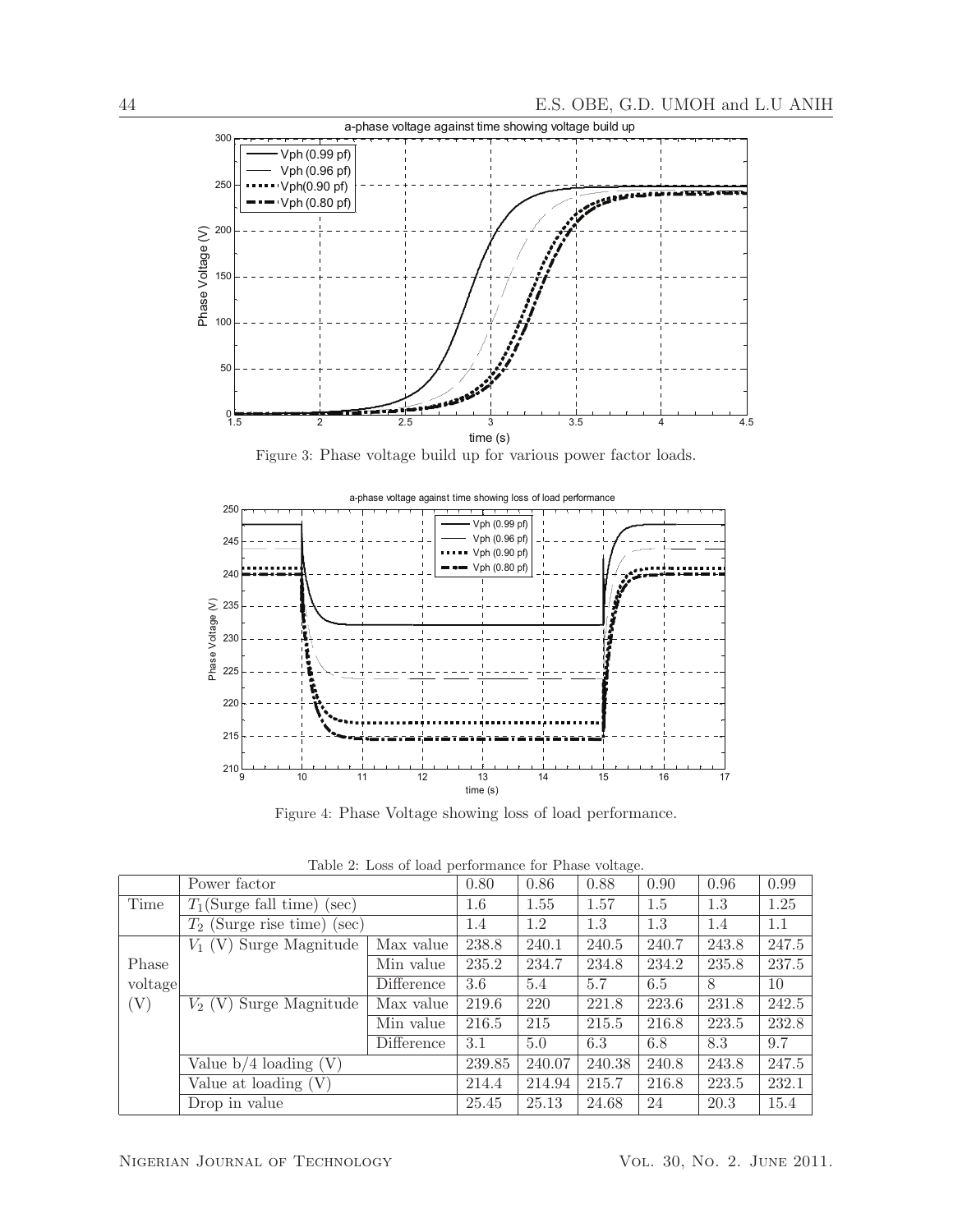

Figure 5: Phase Current showing loss of load performance.

not show a sharp difference across the power factor loads, but a significant decrease is observed for the 0.99 power factor load. The same non significant change is observed in the case of the time taken for the unloading surge to die down. This behaviour is illustrated in Figure 5 and Table 3.

The value of the capacitor current increases with increasing power factor, but the difference in the drop of the capacitor value decreases with increasing power factor load. The difference in the magnitude of the surge of both the loading condition and unloading condition increases with increasing power factor load. No significant difference is observed in the time taken for the surge developed during the loading condition and the unloading condition to die down, but only shows a sharp decrease for the 0.99 power factor load. These characteristics are shown in Figure 6 and Table 4.

The value of the load current increases with increasing power factor load, but the difference in the drop of the load current during loading and subsequent unloading increases as the power factor increases. No sharp difference is observed in the settling time for the surges, but there is a noticeable drop for the 0.99 power factor value. The same non obvious difference is observed in the difference of the magnitude of the surges across the power factor loads.

These relationships are shown in Figure 7 and Table 5.

In Table 6, the frequency of the machine is dropped by a value of 0.26 Hz for the power factor loads of 0.80, 0.86, 0.88 and 0.25Hz for the power factor loads of 0.90, 0.96 and 0.99. The frequency is observed to be dependent on speed, the capacitor value and the load value after starting. This observed drop in frequency amounts to a value of about 0.5%.

# 6. Conclusion

The value of the phase voltage, phase current, capacitor current and load current, all increases with increase in power factor load, but only the load current has its value of current drop at loading decreasing with increasing power factor as compared to the other monitored characteristic which increases with increasing power factor load. The build up time for the parameters considered (phase voltage, phase current, capacitor current and load current) all increases with increasing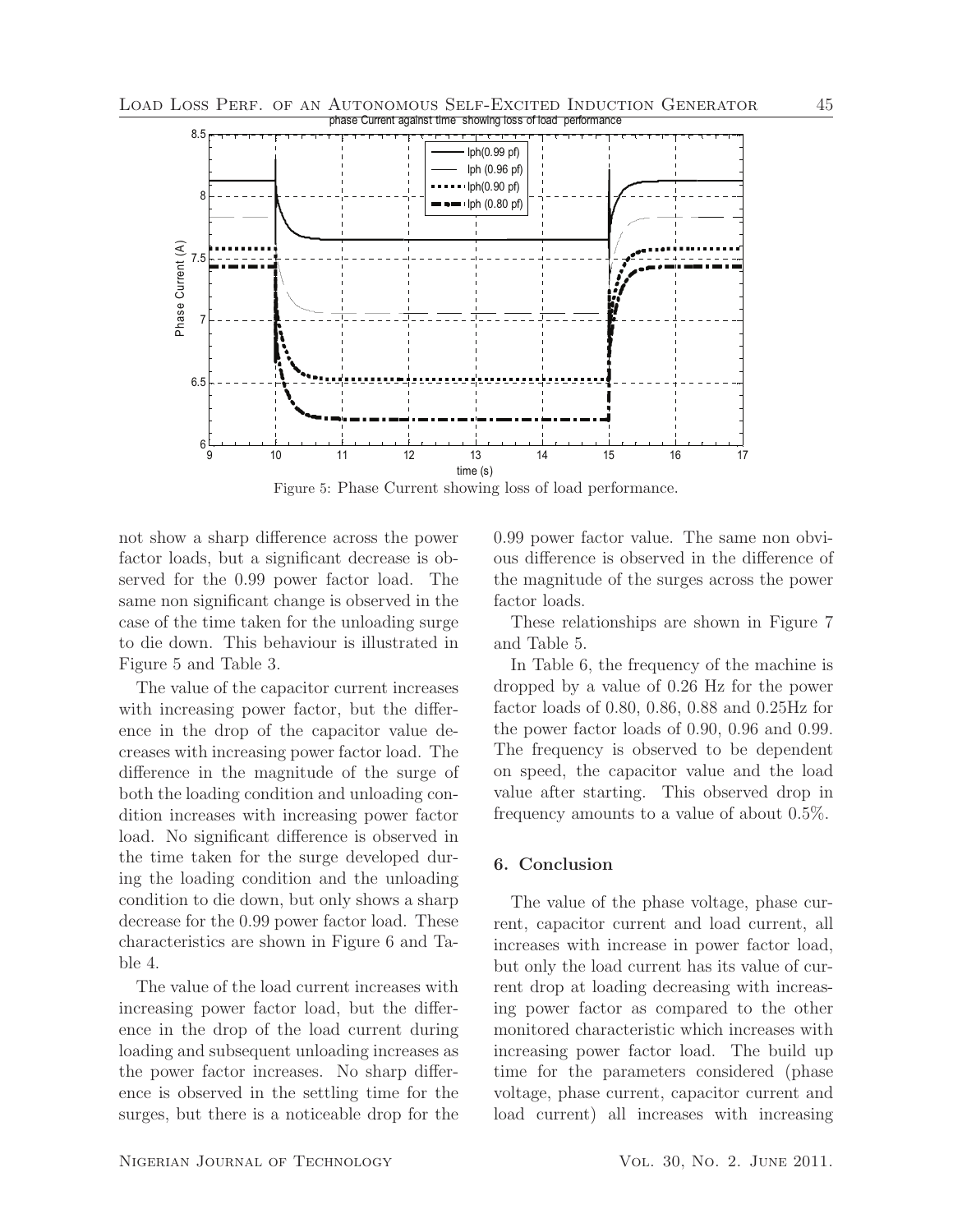|         | Power factor                  |            | 0.80 | 0.86 | 0.88 | 0.90 | 0.96 | 0.99 |
|---------|-------------------------------|------------|------|------|------|------|------|------|
| Time    | $T_1$ (Surge fall time) (sec) |            | 1.44 | 1.7  | 1.7  | 1.7  | 1.7  | 1.4  |
|         | $T_2$ (Surge rise time) (sec) |            | 1.4  | 1.2  | 1.3  | 1.3  | 1.4  | 1.2  |
|         | $I_1(A)$ Surge Magnitude      | Max value  | 6.9  | 7.02 | 7.18 | 7.25 | 7.85 | 8.32 |
|         |                               | Min value  | 6.7  | 6.72 | 6.8  | 6.9  | 7.25 | 7.56 |
| Phase   |                               | Difference | 0.2  | 0.3  | 0.38 | 0.35 | 0.75 | 0.82 |
| current | $I_2(A)$ Surge Magnitude      | Max value  | 6.92 | 7.09 | 7.12 | 7.22 | 7.68 | 8.27 |
|         |                               | Min value  | 6.19 | 6.31 | 6.4  | 6.85 | 7.04 | 7.51 |
|         |                               | Difference | 0.73 | 0.78 | 0.72 | 0.58 | 0.7  | 0.82 |
|         | Value $b/4$ loading $(V)$     |            | 7.43 | 7.49 | 7.53 | 7.57 | 7.83 | 8.27 |
|         | Value at loading $(V)$        |            | 6.20 | 6.34 | 6.42 | 6.52 | 7.05 | 7.51 |
|         | Drop in value                 |            | 1.22 | 1.15 | 1.11 | 1.05 | 0.78 | 0.78 |

Table 3: Loss of load performance for phase current.



Figure 6: Capacitor Current showing loss of load performance.

Table 4: Loss of load performance for capacitor current.

|         | Power factor                  |            | 0.80   | 0.86 | 0.88 | 0.90 | 0.96 | 0.99 |
|---------|-------------------------------|------------|--------|------|------|------|------|------|
| Time    | $T_1$ (Surge fall time) (sec) |            | 1.5    | 1.55 | 1.6  | 1.7  | 1.7  | 1.2  |
|         | $T_2$ (Surge rise time) (sec) |            | 1.3    | 1.35 | 1.4  | 1.4  | 1.3  | 1.0  |
|         | $P_1(A)$ Surge Magnitude      | Max value  | 8.08   | 8.09 | 8.1  | 8.12 | 8.23 | 8.34 |
|         |                               | Min value  | 7.62   | 7.59 | 7.52 | 7.52 | 7.48 | 7.52 |
| Phase   |                               | Difference | 0.64   | 0.5  | 0.58 | 0.6  | 0.75 | 0.82 |
| current | $P_2(A)$ Surge Magnitude      | Max value  | 7.44   | 7.55 | 7.6  | 7.66 | 7.98 | 8.38 |
|         |                               | Min value  | 7.03   | 7.03 | 7.04 | 7.08 | 7.28 | 7.6  |
|         |                               | Difference | 0.41   | 0.52 | 0.56 | 0.53 | 0.7  | 0.78 |
|         | Value $b/4$ loading $(V)$     |            | 7.983  | 7.98 | 7.99 | 8.00 | 8.1  | 8.23 |
|         | Value at loading $(V)$        |            | 7.1085 | 7.11 | 7.13 | 7.17 | 7.38 | 7.65 |
|         | Drop in value                 |            | 0.8745 | 0.86 | 0.85 | 0.83 | 0.72 | 0.58 |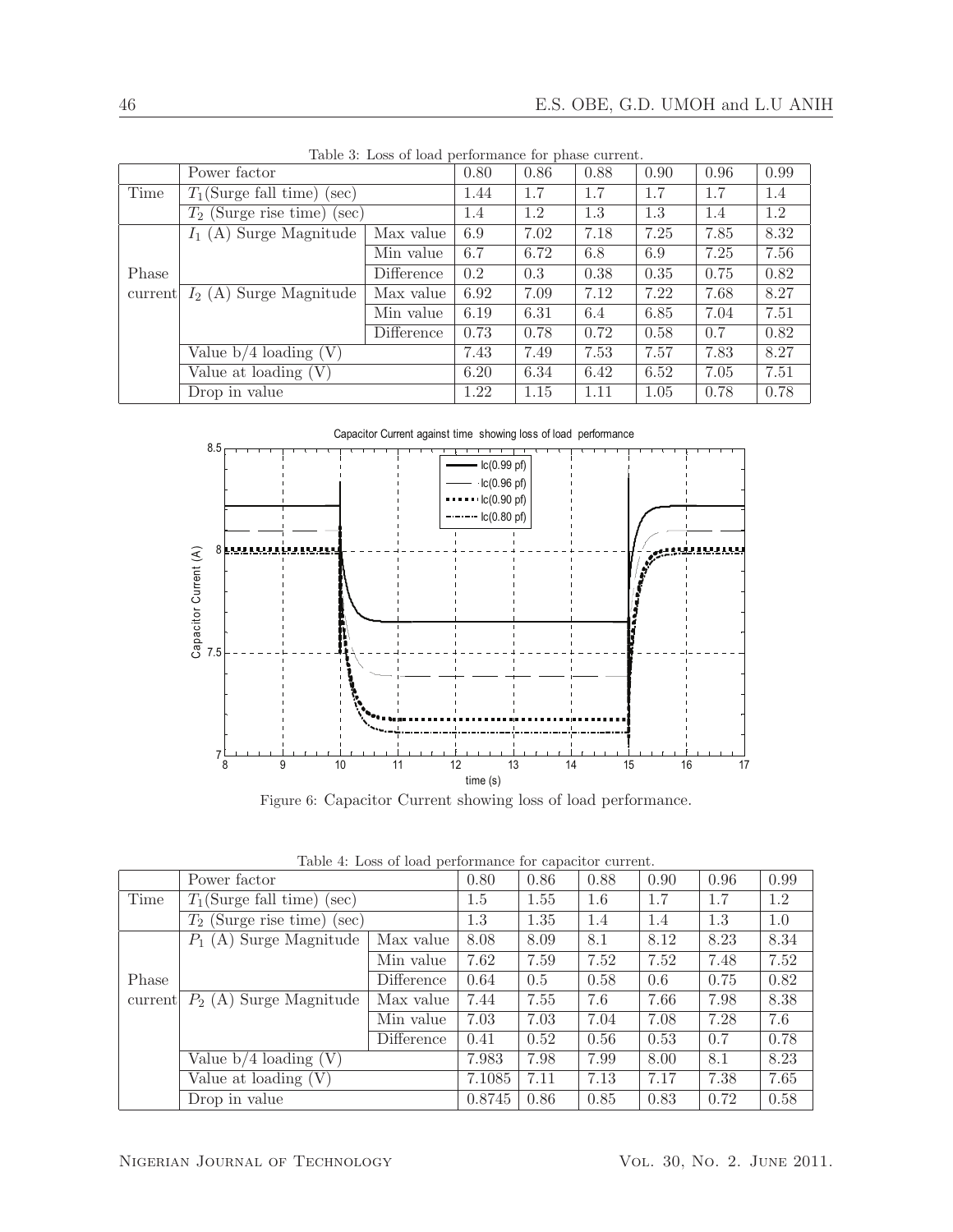

Figure 7: Load Current showing loss of load performance.

|         | Power factor                  |            | 0.80  | 0.86  | 0.88   | 0.90  | 0.96  | 0.99  |
|---------|-------------------------------|------------|-------|-------|--------|-------|-------|-------|
| Time    | $T_1$ (Surge fall time) (sec) |            | 1.8   | 1.7   | 1.6    | 1.6   | 1.7   | 1.5   |
|         | $T_2$ (Surge rise time) (sec) |            | 1.6   | 1.3   | 1.4    | 1.4   | 1.4   | 1.0   |
|         | $I_1(A)$ Surge Magnitude      | Max value  | 1.90  | 2.035 | 2.081  | 2.135 | 2.313 | 2.435 |
|         |                               | Min value  | 1.84  | 2.005 | 2.053  | 2.105 | 2.273 | 2.364 |
| Load    |                               | Difference | 0.006 | 0.003 | 0.028  | 0.03  | 0.04  | 0.071 |
| current | $I_2(A)$ Surge Magnitude      | Max value  | 0.86  | 0.926 | 0.9551 | 0.985 | 1.13  | 1.19  |
|         |                               | Min value  | 0.823 | 0.908 | 0.935  | 0.966 | 1.077 | 1.157 |
|         |                               | Difference | 0.037 | 0.018 | 0.0201 | 0.019 | 0.053 | 0.033 |
|         | Value $b/4$ loading $(V)$     |            | 0.939 | 1.016 | 1.043  | 1.072 | 1.165 | 1.23  |
|         | Value at loading $(V)$        |            | 1.682 | 1.823 | 1.876  | 1.933 | 2.14  | 2.3   |
|         | Drop in value                 |            | 0.742 | 0.807 | 0.833  | 0.861 | 0.975 | 1.07  |

Table 5: Loss of load performance for Load current.

|                | Power factor          | 0.80  | 0.86  | 0.88  | 0.90  | 0.96  | 0.99  |
|----------------|-----------------------|-------|-------|-------|-------|-------|-------|
| Frequency (Hz) | Frequency at starting | 50.76 | 50.76 | 50.76 | 50    | 50    | 50    |
|                | Frequency at loading  | 50.5  | 50.5  | 50.5  | 49.75 | 49.75 | 49.75 |

Table 6: Loss of load performance for Load current.